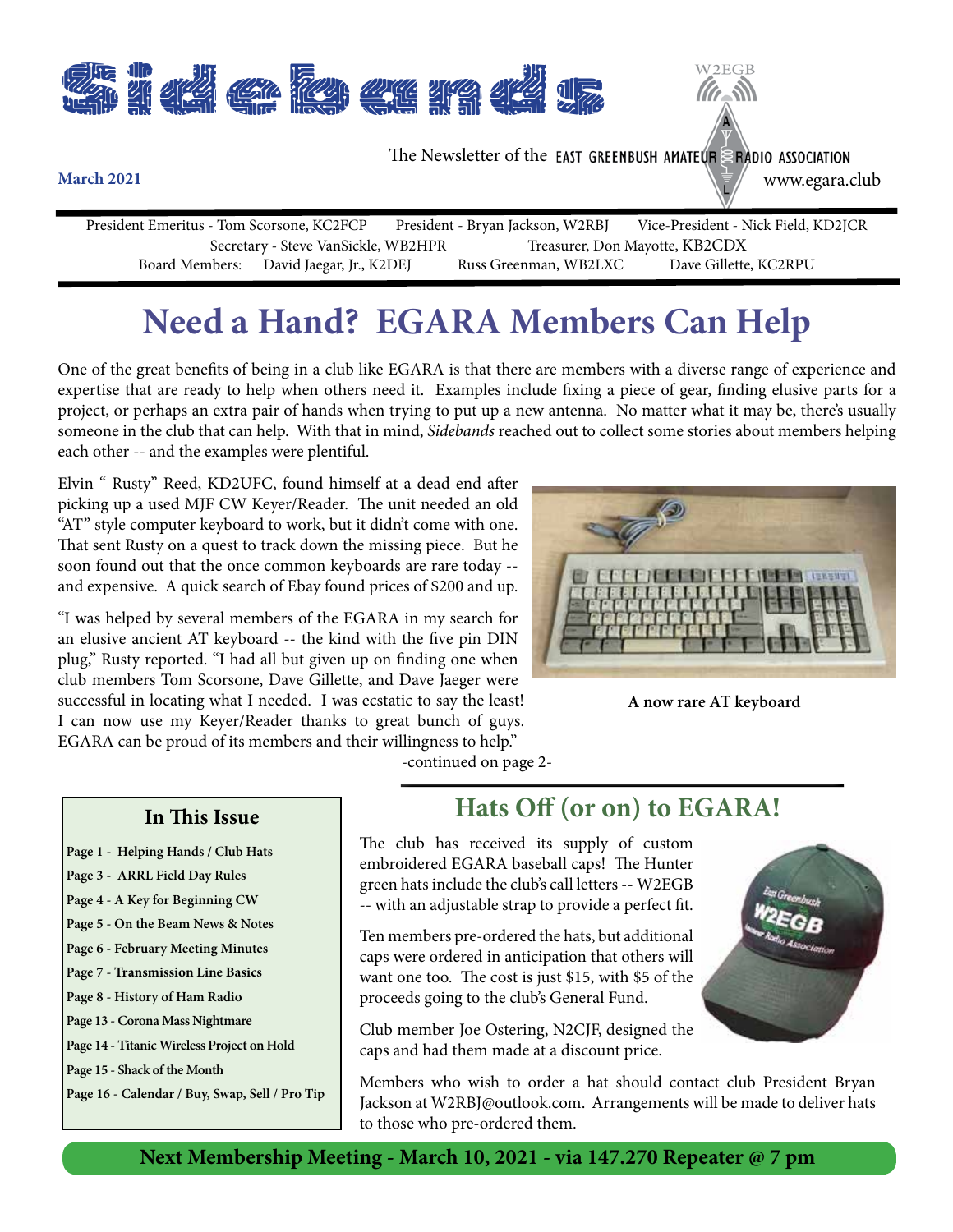# Help is Just an Ask Away at EGARA

In another example, Club Vice President Nick Field, KD2JCR, explained that his involvement in Ham Radio was because of EGARA in the first place.

"I owe a big thank you to Chris Linck, N2NEH, as he is the one who got me into the hobby," Nick said. "From giving me study material to getting a VE team together for me to earn my Tech ticket."

"Once I got my license, he loaned me a discone antenna to get me on VHF/UHF repeaters. I used that antenna for a few years before updating. Chris is responsible for bringing me into this great organization (EGARA) that I enjoy so much. After earning my general class ticket, he gave me my very first balun for an end-fed to help get me on HF. This is still one of my many antennas in my antenna farm that I use on a regular basis for 20 meters."

Even experienced Hams in the club have found it helpful to tap into the knowledge of other members.

"I won a Wouxon DMR HT for having the highest Field Day score," said Dave Smith, WA2WAP. "After reading all I could and watching YouTube videos, I was not making any headway programming the HT so I could connect to repeaters or get PI-STAR to connect to Bandmeister. After getting very discouraged Don Mayotte, KB2CDX, came to the rescue! Between the two of us, we were able to figure out the problems and get this old ham into DMR radio! Don is a great ELMER and a great resource for the club."

Then Dave added, "We even started a mini swap meet. I give him my junk, and he gives me his."

Club member Dave Gillette, KC2RPU, offered a similar experience. "Steven Marsh, KC2USX, has helped me with my HTs and how to program them."

Putting up antennas can also be a challenge, especially if you're trying to do it yourself. When Andy Sullivan, KC2WWJ, was looking to get HF antennas up and running over the years, three members jumped in to help -- including Steve Vansickle, WB2HPR, Tom Scorsone, KC2FCP and Russ Greenman, WB2LXC. Russ even climbed three trees to put up a wire antenna. Some time later, Russ used an "air cannon" he built to launch fishing weights over some trees to haul up another antenna.

For Bryan Jackson, W2RBJ, it was Steve Vansickle who also came to the rescue. After running barefoot with only 100 watts, he came to find that QSOs were sometimes difficult to make, especially if band conditions were less than optimal. Clearly, some extra power was in order.

"I reached out to Steve for some advice on power amps and learned that he had just refurbished an Ameritron AL-811H," Bryan said. "I asked if it was for sale and Steve offered it to me at a very reasonable price. Problem solved! More importantly, I knew of Steve's quality work and knew that the amp would be better than if it had just come from the factory."



**Four club VEs teamed up last November to give Gina Pendolino her General license exam**

For Gina Pendolino, KC2QJC, the challenge was to upgrade her Technician ticket to a General after the pandemic forced the cancellation of most VE test sessions. She reached out to the club to ask if arranging a test might be possible. Four of the club's VEs agreed to help: Peggy Donnelly, KD2LMU -- Ridge Macdonald, KB2HWL -- Russ Greenman, WB2LXC -- and Bryan Jackson, W2RBJ. Using social distancing and personal protection gear, the test went off without a problem and Gina passed.

Of course, there's also satisfaction in helping others, perhaps best summed up by David Jaegar, who helped Rusty with the elusive AT keyboard.

"It was a lot of fun being able to do this since I enjoy helping people" he said. "And since it was a fellow ham, that made it all the better."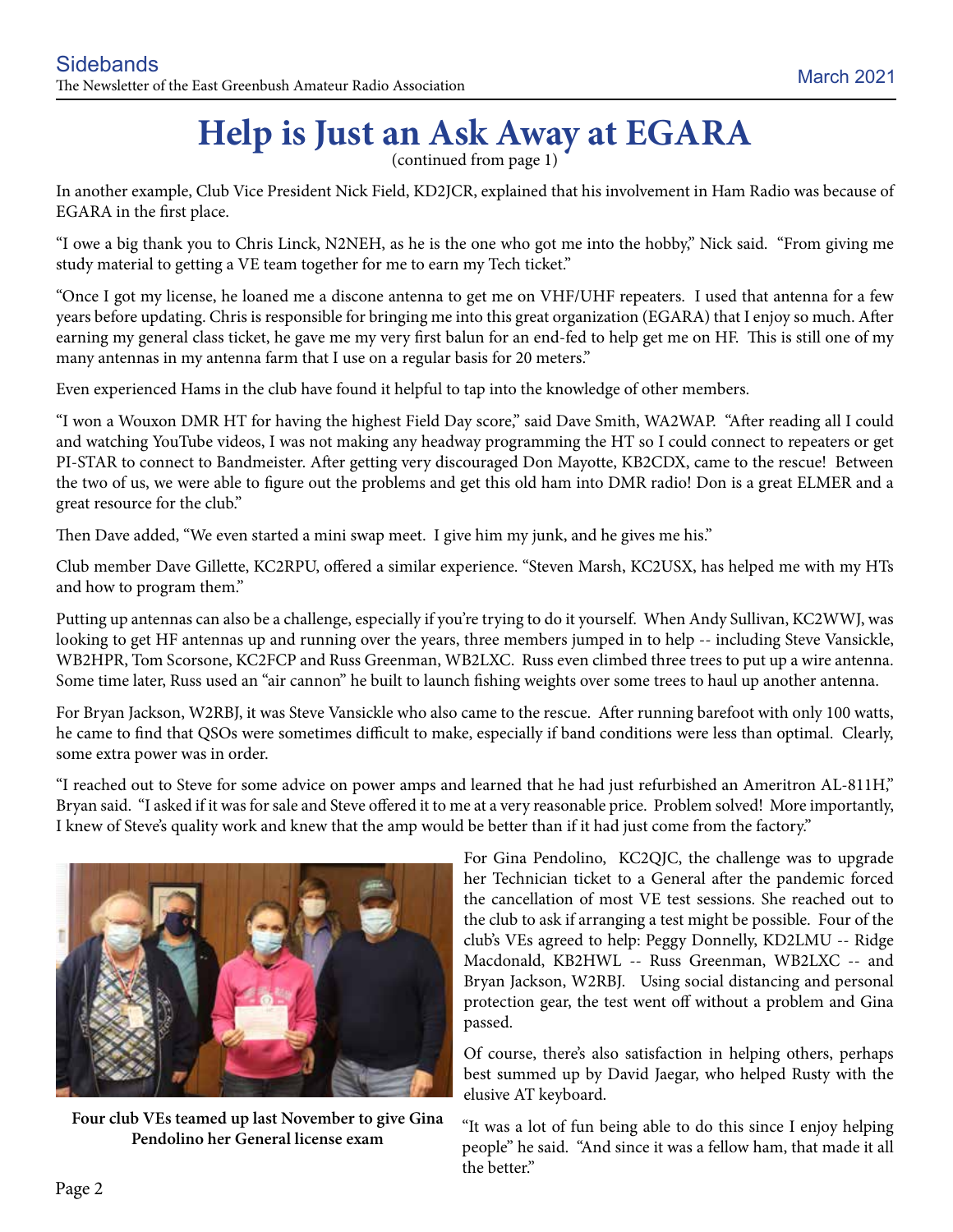### **ARRL to Extend Field Day Rule Waivers from 2020, Add Class D and E Power Limit**

The ARRL Field Day rules that were adjusted last year because of the pandemic will continue this June with the addition of a power limit imposed on Class D (Home Stations) and Class E (Home Stations-Emergency Power) participants. The news from the ARRL Board's Programs and Services Committee comes as many clubs and groups are starting preparations for Field Day. Field Day 2021 will take place June 26 – 27.

"This early decision should alleviate any hesitancy that radio clubs and individual Field Day participants may have with their planning for the event," said ARRL Contest Program Manager Paul Bourque, N1SFE.



For Field Day 2021:

- Class D stations may work all other Field Day stations, including other Class D stations, for points. This year, however, Class D and Class E stations will be limited to 150 W PEP output.
- An aggregate club score will be published just as it was done last year. The aggregate score will be a sum of all individual entries that attributed their score to that of a specific club.

ARRL Field Day is one of the biggest events on the amateur radio calendar. Last summer, a record 10,213 entries were received.

"With the greater flexibility afforded by the rules waivers, individuals and groups will still be able to participate in Field Day, while still staying within any public health recommendations and/or requirements," Bourque said.

The preferred method of submitting entries after Field Day is via the web applet. The ARRL Field Day rules include instructions on how to submit entries, which must be submitted or postmarked by Tuesday, July 27, 2021.

The ARRL Field Day web page (*http://www.arrl.org/field-day*) contains complete rules and entry forms, as well as any updated information as it becomes available.

### **Paying 2021 Club Dues Has Never Been Easier! Take a moment right now to support EGARA by sending along your annual dues for 2021. Pay quickly and easily online at:** *https://www.egara.club/pay-dues*

**or mail your check to: EGARA, P.O. Box 25, East Greenbush, NY 12061.**

**\$15 / individual - \$25 / family Multi-year rates also available. Check the website for details.**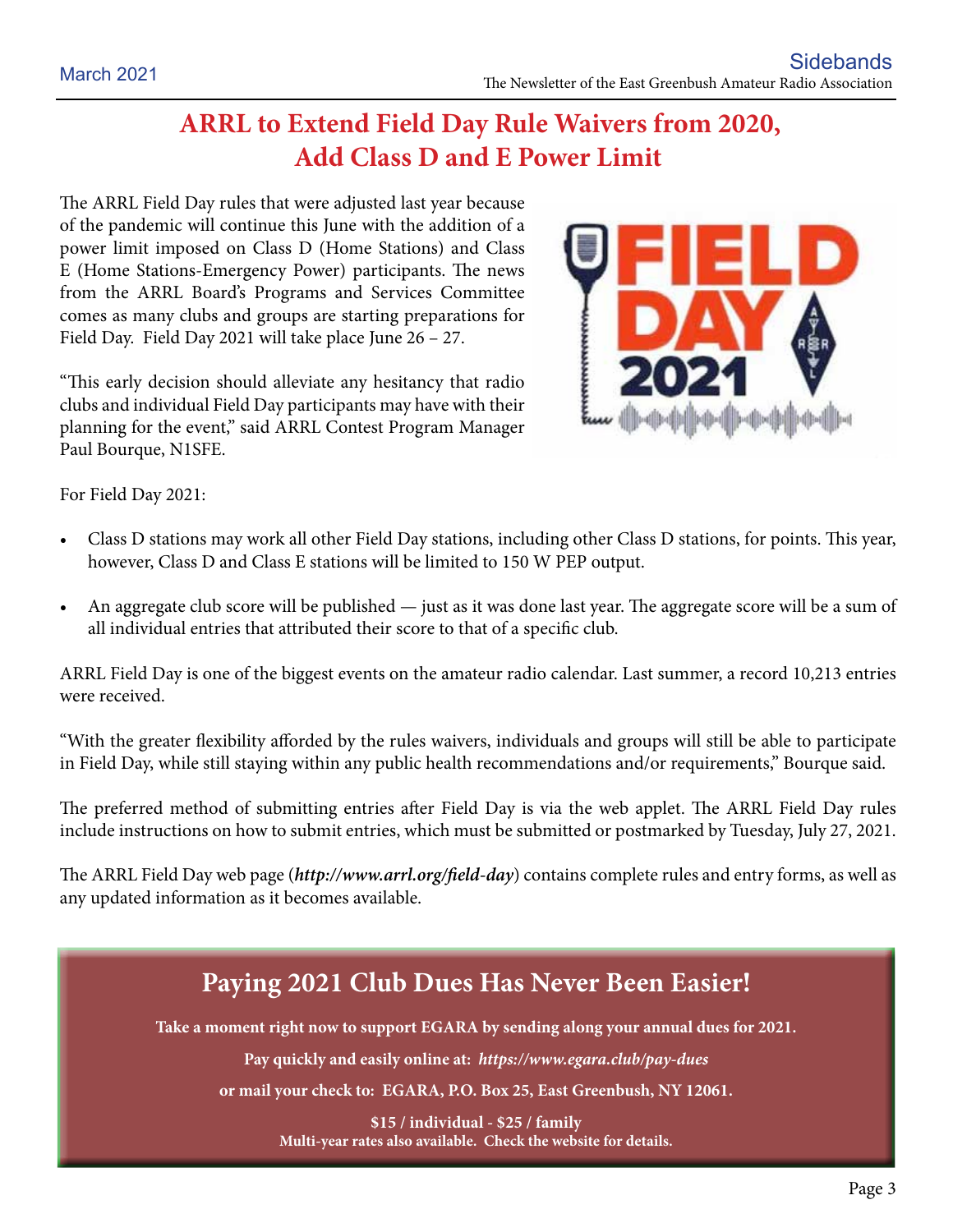# It's not a Begali, but...

One of the questions I'm most frequently asked is, "What is a good paddle for a beginner?"" My usual answer to this question is to look for a used Bencher BY-1 at a hamfest or on one of the online venues. You used to be able to get them for \$60 or less. Now, however, there are few Hamfests and the price has gone up. Now, used Benchers are close to \$80.

Another option that newcomers might consider is the CW Morse paddle (*https://cwmorse.us/*), shown in photo below. They cost \$60 with a steel base (\$43 without), and are available from 3rd Planet Solar (*https://kc9on.com/ product/cw-morse-iambic-paddles/*) and Gigaparts (*https://www.gigaparts.com/cw-morse-orange-morse-codedouble-paddle-key-37-820-s.html*). I purchased one recently, and used it for a couple of days. To be honest, I was

prepared to hate it, but it actually works pretty well. It's not a Begali, but it's good enough that I'd recommend it as a starter key.

These keys are mostly made from 3D-printed plastic parts. You can tell this from the finish. While not as bad as some 3D-printed parts, they do look a little rough. I wouldn't be surprised if they go to molded parts, though, at some point. In high volumes, it has to be cheaper to mold the parts rather than print them.



The key does have metal parts where it counts, though. The contacts are all brass, the base is made from 1/2-in. cold-rolled steel, and the levers pivot on sealed ball bearings. My key weighed 22.5 oz (1.4 lbs.), and was quite stationary on the silicone mat that I use for my keys. The Begali is, of course, a lot heavier at nearly 60 oz. (3.75 lbs.).

A spring between the levers provides the tension. Two screws allow you to adjust the contact spacing. Unlike the Begali, whose adjustment screws have a very fine thread to give you plenty of adjustability, these screws are standard thread screws. What this means is that it can be a bit tricky to set the contact spacing. The screws are spring-loaded to prevent the adjustment from changing, but the springs don't seem to be very beefy, and I can see where the adjustment might change after a lot of use.

The ball bearings give the key a nice action. During my tests, I had the speed cranked up to 23 wpm, and this key performed well at that speed. One thing I didn't like very much is that the arms tend to flex more than I like, but I actually have the same problem with the plastic Begali finger pieces. That's why I use the aluminum finger pieces on the Begali.

Overall, though, I'm quite happy with this key. And, for sixty bucks, which is about one-fifth of the price of a new Begali Magnetic Pro, I can certainly recommend this key to newcomers getting started in CW.

#### =============================

Dan Romanchik, KB6NU, is the author of the KB6NU amateur radio blog (KB6NU.Com), the "No Nonsense" amateur radio license study guides (KB6NU.Com/study-guides/), and often appears on the ICQPodcast (icqpodcast.com). When he's not testing new keys, he teaches online ham radio classes and likes to work special event stations and state QSO parties.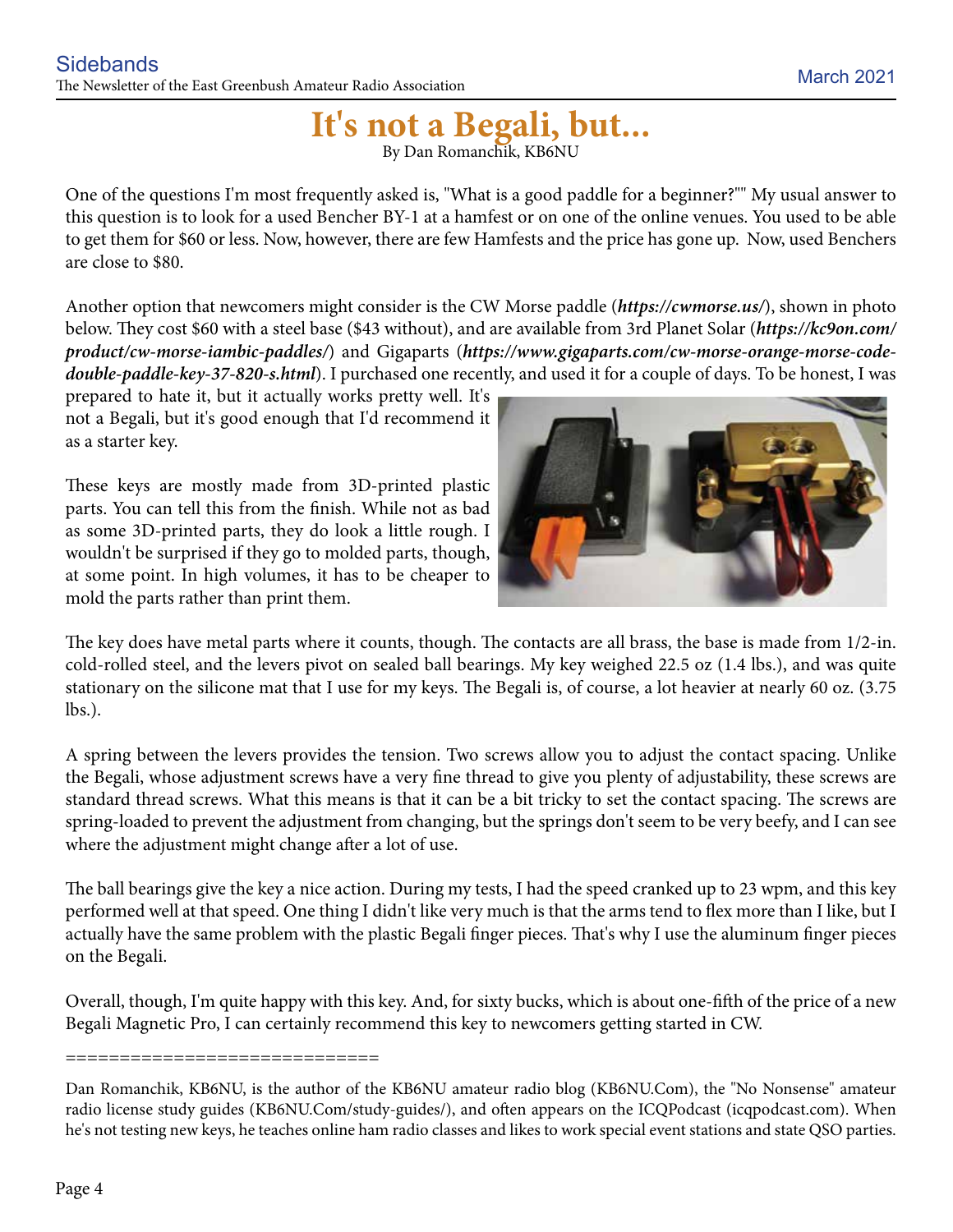### On the Beam News & Notes

### **In-Person Club Meetings Expected to Resume in April**

After more than a year of virtual meetings because of the pandemic, EGARA plans to resume in-person meetings at the Masonic Lodge starting in April. The meetings will be contingent on proper social distancing, use of proper personal protection equipment (PPE), hand sanitizer, and temperature checks of all those attending prior to entry. Many members also expect to have been vaccinated against Covid-19 by that time.

The number of members attending is also expected to be limited to a safe number and will require making a space reservation ahead of time. Complete details and instructions will be announced prior to the April meeting.

"I have been in contact with the leaders of the Masonic Lodge and they have approved our use of the building once again," said club President Bryan Jackson, W2RBJ. "However, our use of the facility is contingent on meeting all of the requirements and restrictions imposed by health officials. We plan to fully comply for the safety of our members and guests."

The April meeting is slated to feature a presentation by Don Mayotte, WB2CDX, on Raspberry Pi computers and their various uses in Ham Radio projects.

### **EGARA Changes Insurance Carrier**

After a careful review, the club's officers have taken steps to change carriers for its liability insurance. The new company, Hanover Insurance, provides coverage through an arrangement with ARRL. In addition to providing comprehensive liability coverage, the policy offered was also less expensive than the previous carrier.

The new policy provides an aggregate limit of \$2,000,000 in liability coverage and includes:

- • Suits for bodily injury which occur on the premises or as a result of Club activities.
- Suits for damage to property of others resulting from Club activities.
- Suits for personal injury and advertising injury, including libel, slander, defamation of character, false arrest, invasion of privacy, detention and malicious prosecution.
- Suits for liability resulting from the sale of foods and beverages or other products.
- Suits for real or alleged faults in work completed by or for your Club, which result in bodily injury or property damage.
- Suits involving the use of automobiles not owned by the Club but used for official Club activities.
- Suits arising from injury caused by the rendering or failure to render health care services by nonprofessionals.
- Suits arising from fire damage (up to \$100,000) to premises not owned by a Club but used for Club sponsored activity.
- Defense against such suits even though the charges made are groundless, false or fraudulent.

The Club is also insured when named in a covered lawsuit for acts committed by members working for the Club and under its direction. In addition, officers and members are insured when named in a covered lawsuit as a result of Club activities when they are acting on behalf of the Club.

In addition, there are no deductibles associated with the policy. The new coverage will take effect March 24th.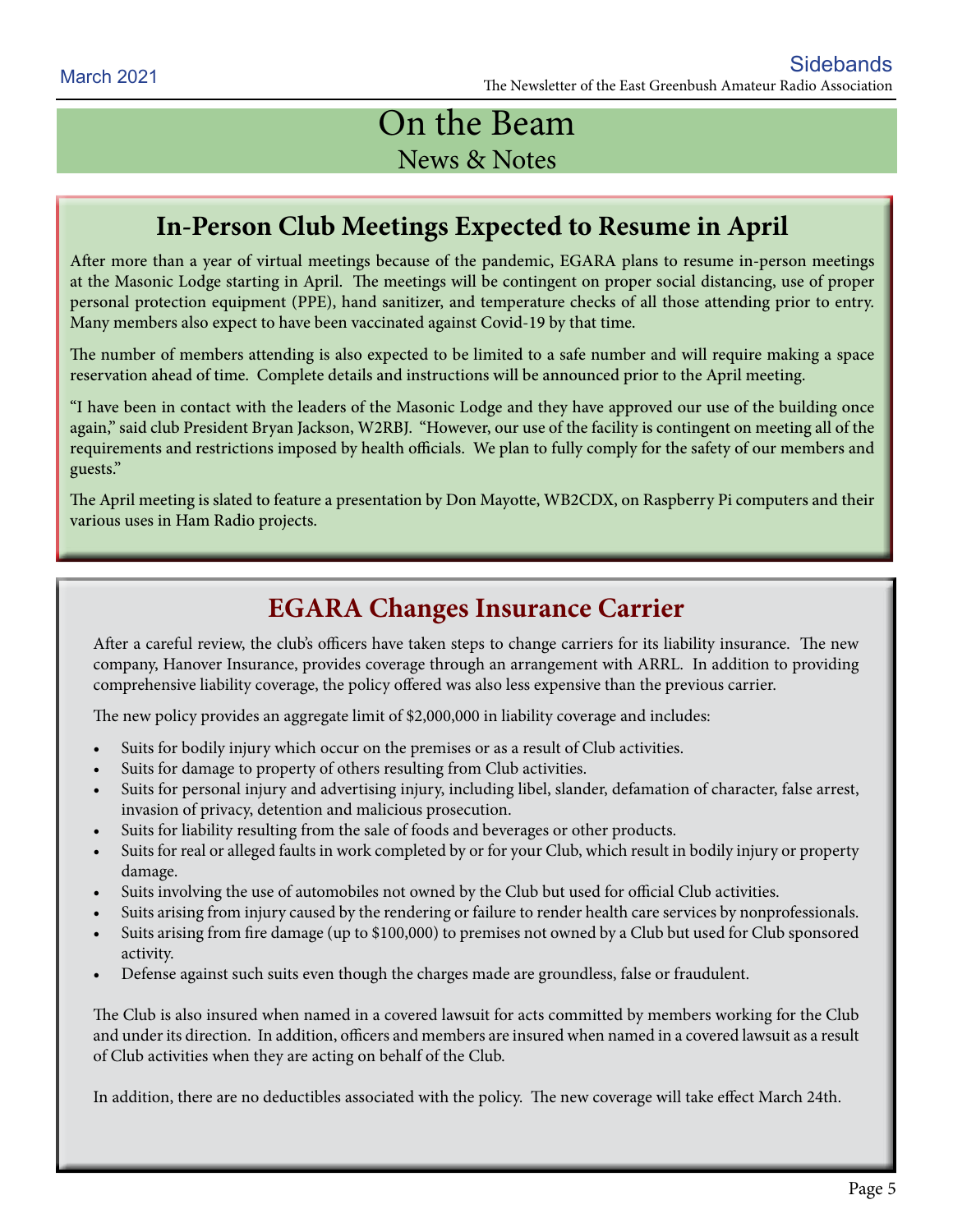### **EGARA February Meeting Minutes**

- The February meeting of the EGARA was called to order at 7:00 PM by President Bryan Jackson, W2RBJ. Fifteen members checked in via the 147.270 repeater.
- Meeting agenda consisted of  $501(c)3$  status, 220 repeater install update, sale of EGARA hats, an update on the club's QST article, and Hamfest plans. Also, items for the Buy/Sell/Trade section of the club newsletter *Sidebands* are being sought.
- The  $501(c)3$  filing is complete and approved by the IRS. Information has been forwarded to the proposed repeater site owner. Echolink will be re-established on the 270 repeater to allow many remote members to participate in club repeater activities.
- There is still time to order your official EGARA cap. Email Bryan W2RBJ@outlook.com for details. The hats are of the finest quality and are in the club's color with an attractive logo embroidered in front.
- VP Nick Field has reserved the pavilion at the fire department for our annual field day. The proposed date is August 28th.
- Liability insurance coverage is due for renewal and a new carrier has been retained.
- The New Ham Kit, as printed in the latest QST, is still attracting attention and has generated additional requests for information. Any members wishing to upgrade their license are invited to contact W2RBJ regarding VE sessions.
- Don, KB2CDX presented the Treasurer's report. Dues for 2021 are being collected, and the sales of hats have generated income for the Echolink fund.
- Old Business: None, clarification of proposed Hamfest date.
- New Business: Fred, AJ4CN is starting a Technician class. Particulars can be had by contacting Fred at: AJ4CN@TWC.COM. Bryan, W2RBJ will add the information to the club website. We will explore the possibility of payment of ARRL dues via the website. Jim, KC2HRO suggested Zinmo in lieu of Paypal.
- Informal traffic revealed that members are busy with a host of activities, including Twister, Raspberry Pies, shack pictures, 10 meter operation, cold weather, wood working, Hamshack Hotline, Winlink, Red Cross, cable labeling, vaccinations, antenna project delays due to weather, and of course, well wishes for continued good health during this troubling pandemic.
- The meeting was concluded at 7:39 and the repeater was returned to normal amateur use.
- --de Steve VanSickle WB2HPR / Secretary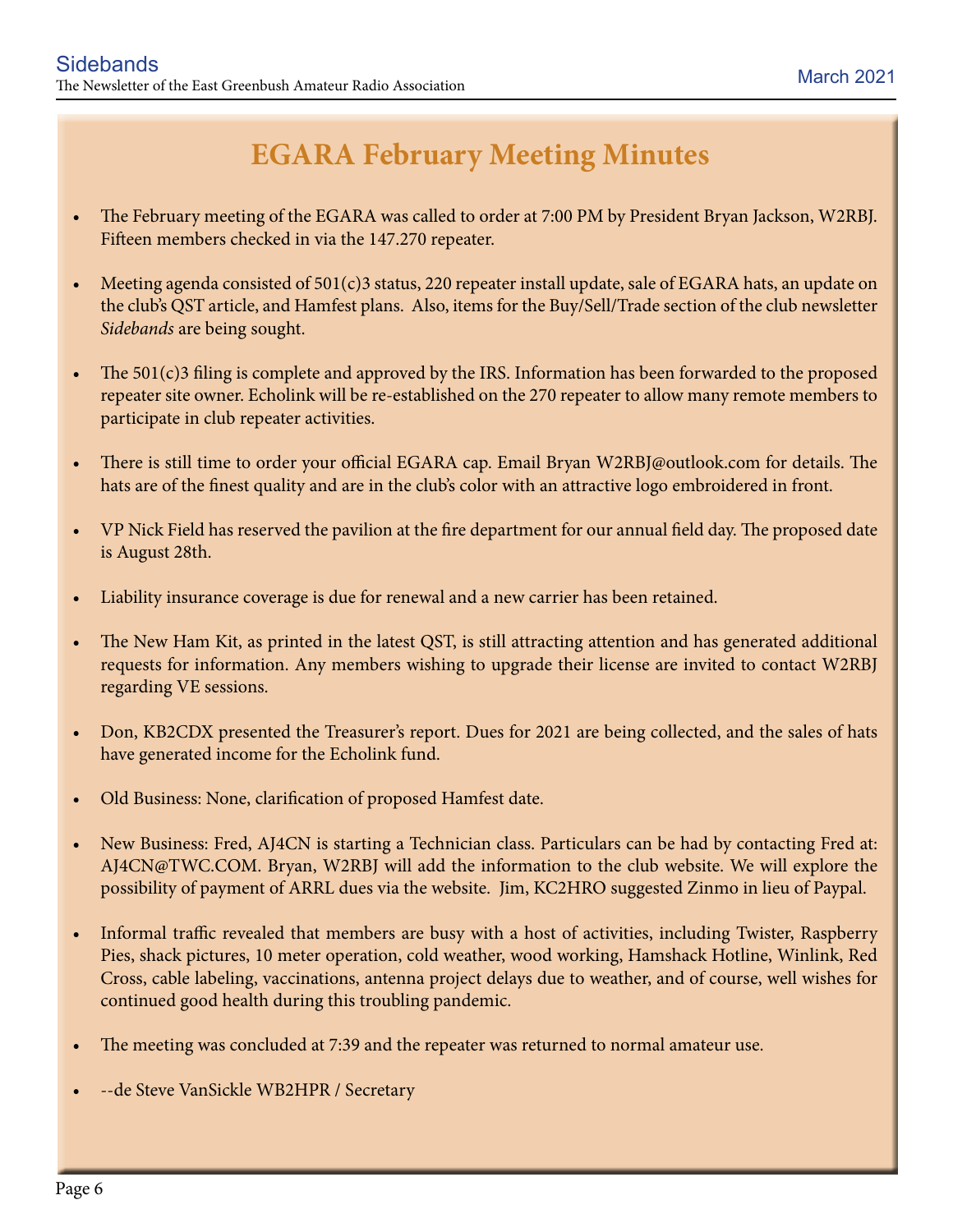#### **Transmission Line Basics By Steve VanSickle, WB2HPR**

In a previous article, I stressed the need to pay particular attention to the type of materials that we select for our wire<br>antennas. This time, Id like to focus on the choice of antenna feedline type and materials of cons antennas. This time, Id like to focus on the choice of antenna feedline type and materials of construction. The idea is simply to construct (or purchase) antennas and feedlines that will provide the greatest service life and perform the duty of efficiently transferring RF energy to and from our radio equipment.

The type of feedline you employ with a particular antenna type will usually be governed by the overall antenna system design. In the case of a basic HF wire dipole, for instance, it is quite common to use coaxial cable (coax) from the antenna feed point (most often, the center point) directly to the transmitter or antenna tuner. This is about as basic as it gets, with the coax providing a flexible connection, with small surface area and reasonable tensile strength between the antenna and

entry point of the station. The advantage is that the cable is shielded, and can be routed to the radio with relative ease.

This type of transmission line is referred to as unbalanced. At the antenna feed point, a balun may be used to ensure that any reflected RF does not find its way back to the station on the outer surface of the shield. The coax is self-shielding, and provided that you have used a balun and the antenna is cut to the frequency in use, the cable will efficiently couple RF signals between the station equipment and the antenna itself. The degree of shielding is dependent on the type of shielding and the manner in which it is constructed. Again, you get what you pay for!





Case in point: during the height of the CB radio craze, large quantities of coax were produced – some excellent quality and others – not so good. Often, the shields were loosely woven with a low percentage of coverage. Some of this type of inexpensive coax remains in various supply chains and is something to be mindful of. It usually has contaminating jacket material, and will result in noisy reception and RF interference. It only makes good sense to purchase coaxial cable from reputable suppliers, and get the best that your budget will allow. Buy cheap – buy twice! The same reasoning applies to the connectors that you use on your cable. Get the best that you can obtain, and install them correctly. Not sure how? Get hold of another club member and enlist their help. Their experience will save you time, money and frustration.

Getting back to our basic wire HF wire dipole, another type of transmission line could be "open wire" feeders –popularly known as window line or ladder line. This could take several forms, and could be home brewed, or factory made. The advantage of using ladder line is that it lends itself to making your basic dipole a "multi- band" antenna. By using an antenna matching network (antenna tuner), your dipole can be used on multiple HF bands. Ladder line is not shielded, and special considerations need to be observed when it is routed between the antenna feed point and the station. However, it is balanced, and is very efficient, with high common- mode noise rejection. Again, you can buy good quality ladder line by dealing with known suppliers, like those you see who advertise in QST. Points to consider: are the individual conductors made of soft copper wire, or hard-drawn solid copper? Also, make sure that the insulating jacket is UV rated. Another advantage of ladder line is that there is no need for a balun at the antenna feed point. However, if your antenna tuner is not designed for use with ladder line, you will need to use a balun between the ladder line and the tuner RF output connector.

Which ever type or transmission line is chosen, you need to weigh price/quality and materials of construction when selecting your coax or ladder line and connectors. And again, carefully consider how you will weather-proof connectors to ensure reliability. The antenna is the biggest and most important part of your station. The time you spend in selection and construction, as well as installation, will pay great dividends in the form of a reliable efficient antenna system for your station.

For further information, I highly recommend resources such as the ARRL Antenna Book, QST, or The ARRL Handbook, as well as other League publications. As always, observe good safety practices and plan your installation carefully.

**Next time – coupling your transmission line to your station equipment.**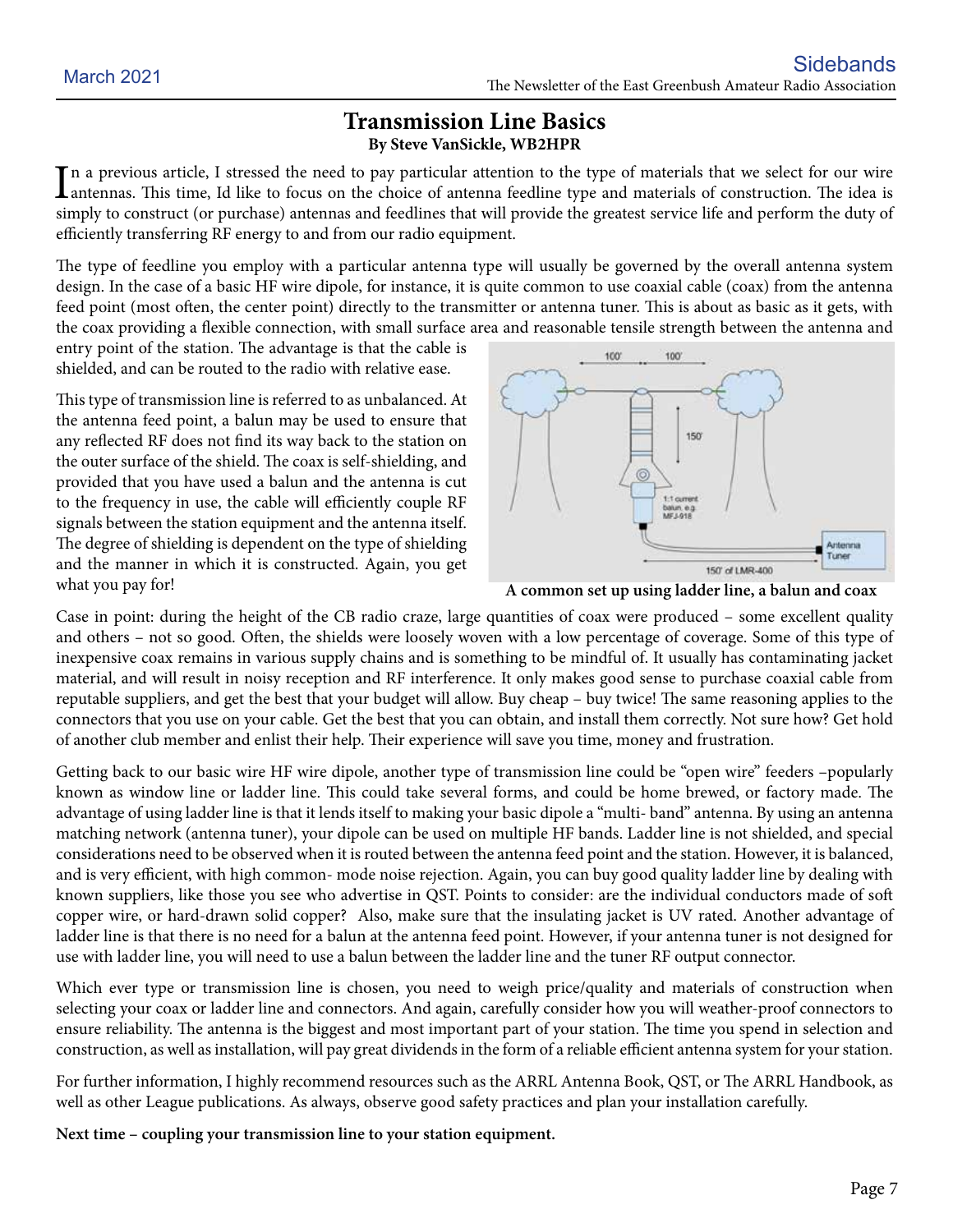### **The History of Ham Radio: Crossings II—Ardrossan**

**Chris Codella, W2PA, author, John Pelham, W1JA, editor, Phil Johnson, W2SQ, editor**

#### **(Editor's note: By special arrangement with the authors, Sidebands is pleased to present this multi-part series on the history of ham radio. Subsequent chapters will be published in future monthly editions of the newsletter)**

**P**aul Godley slept well during his six-day Atlantic voyage, catching up on the sleep he lost during the intense organizing<br>activities in the run-up to the transatlantics project. Arriving in England on 21 November 1921, h met by H. J. Tattersall, Superintendant of the Marconi Company in Southampton, who helped him deal with various customs problems. A recently imposed import duty would have caused his equipment to be held up for weeks. Instead, they negotiated for Godley to leave a \$100 deposit to be returned when the equipment again exited the country.

Moving on to London, he attended meetings of the Wireless Society and the Royal Society of Arts. There, he heard a lecture by Fleming, and met other people prominent in radio including Marconi, who expressed confidence in his ultimate success and asked Godley to pass on his regards to the American amateurs, telling him, "I, too, am but an amateur!"

A group of local hams arranged a dinner in Godley's honor, where he was surprised to meet two "O.W.'s" among the attendees. Despite the group's hospitality, he still detected in their demeanor that the British hams were "unable to decide whether I was just a 'nut' or whether I was really confident of our ability to put the thing over."

An article appeared in the London Star on 30 November describing the events leading up to the test. Its author asserted that Americans blamed the failure of the February tests on incompetence of the British hams (as well as QRM from oscillating regenerative receivers), and that was why they had sent over "one of their hardest of 'hard-boiled hams' with a brand-new bag o'tricks and their good wishes. He will show us how it should be done," they wrote. Godley later remarked dryly, "And now you know why I went to Scotland!!"

Godley had the opportunity to have a broad discussion of amateur radio with E. H. Shaughnessy, chief engineer for the wireless section of the General Post Office (GPO)—the main radio authority in Britain and the body responsible for the severe operating restrictions in effect at the time. The official believed that wireless operation such as existed in the US could not work in Britain because of the island's comparatively small size and its proximity to foreign countries—they would have to consider effects on international communications. He was also amazed at the rapid development of radiotelephone broadcasts in the US and dubious of such a possibility in Britain.

Despite Shaughnessy's skepticism, Godley was confident that eventually the restrictions there would be lifted once the British public began to understand the possibilities of radio in public hands. It was something he was certain had not yet been fully grasped in the US, either, even by amateurs, writing,

#### *"I wonder if even here in America we amateurs realize that today the state of the art makes it possible for the President of these United States to speak directly to every citizen in the land? One's imagination cannot help but see the immense value of such an arrangement during times of national peril."*

He fully appreciated the impact a successful transatlantic crossing could have.

At the Wembley Park home station of Commander Frank Phillips, one of his English hosts and designer of the grand prize Burndept III receiver, Godley set up some of his equipment to have a listen to the local radio environment. He did not like what he heard. Below about 275 meters, harmonics from high power commercial stations filled the London air waves. On one GPO station in particular he was amazingly able (and "highly amused") to count thirty-nine harmonics. He was also surprised and dismayed to hear the high level of QRN, which was mostly nonexistent during winter in the States.

The harmonic QRM, the intense QRN and five days of foul weather in London all convinced him to move to Ardrossan, a small fishing village twenty miles west of Glasgow in Scotland, a site he had already chosen as an alternate. The Londoners warned him just how miserable Scotland would be at this time of year, including the "ill effects of the Scotch whisky which one would most certainly be unable to dodge." But his mind was made up.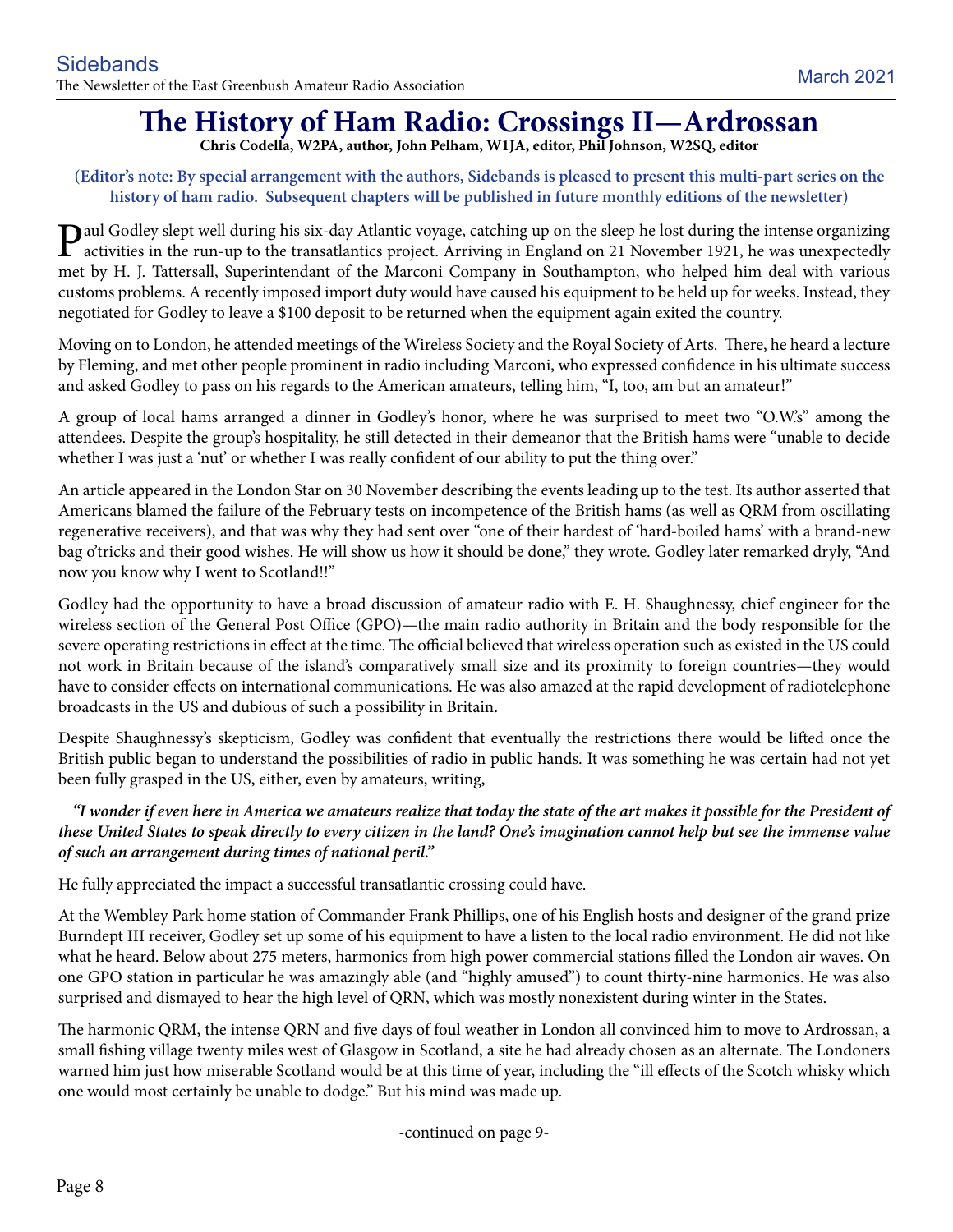### **The History of Ham Radio...**

He now needed a permit extension to be able to operate a receiver in Scotland. After failed attempts by British test organizer Phillip Coursey and others to get one, Godley decided to go to the GPO himself and managed to see an assistant secretary named J. W. Wissenden who, after intently listening to his story, was able to get the permit issued and arranged for it to reach Glasgow in time for the planned start of operations.

On his way north, Godley took a side trip to Aberdeen at the request of the R.C.A. committee investigating the 2QR reception report. His visit partly contributed to their eventual findings. There he met the Miller brothers at their electrical shop, then drove into the countryside to meet Benzie at his station. Impressed with Benzie's antennas and enthusiasm, in spite of being handicapped by a lack of sophisticated equipment, Godley later wrote, "He had the bug badly, and would come nearer to feeling at home were he to be suddenly dropped into the thick of amateur activities on this side than any other whom I met." He complemented Miller and Benzie for their "sportsmanlike spirit," as well as that of the Robinsons in the US. The British amateurs' consensus view seemed to be that the two had very likely only heard a British amateur station.

Arriving in Glasgow on Saturday evening, 3 December 1921, Godley slept late into Sunday morning in an attempt to shake off an oncoming head cold. The temperature was near freezing there and his hotel room at the Central Station Hotel was unheated. Sick, tired, and cold, he now had three days to get ready.

The next morning he met his local contacts, picked up new supplies including a tent, and boarded a train for Ardrossan in late afternoon. Arriving, he checked into the Eglinton Arms Hotel. The awful weather, which had been a constant, cold rain, eased somewhat toward evening. With only thirty hours to go until the tests were to begin, Godley went out that night to scout beach locations that looked promising on the map as ideal ones for putting up his Beverage receiving antenna. To his dismay, he discovered both local beaches were at high tide and flooded. Using them would be impossible.



**Operating tent and Beverage wire feed point**

In a driving downpour the following day, and with the help of some local officials, he at last found an empty field that looked usable. After a brief respite at the hotel to warm up, they set off again to talk with the land owner. "I had been congratulating myself all along on the good fortune of having two interpreters with me," he wrote, "because I must admit I found considerable difficulty in understanding English as spoken in Scotland." The land owner, Mr. Hugh Hunter, was excited by the project and eagerly allowed them the use of his field.

The Marconi Company's Inspector D. E. Pearson, who would act as "checking operator" with Godley during the operation, joined him in Ardrossan to help get set up for the test.

Hunter's field was slippery with seaweed used for fertilizer and walking was difficult as they began assembling the receiving station. A horse-drawn wagon carrying the supplies had trouble reaching the set-up location and had to be partly unloaded some distance away. They put down floor boards over the mud and raised the tent which promptly blew down. Pre-built two-by-four beverage poles they had bought in Glasgow were spread out into the field. They had prepared enough poles and wire for a 1300-foot Beverage wire, 12 feet up, along a line oriented 26 degrees north of west—"directly towards 9ZN."

By 4:00 p.m. it was dark and still raining but they continued to work until 6:30. Later that evening, back at the hotel, Godley connected a receiver to a 60-foot antenna wire and heard many 600-meter stations and far less noise than in London. Exhausted and disappointed at not getting operational as originally planned, he retired for the night, at least reassured that the improved on-air conditions had justified his move.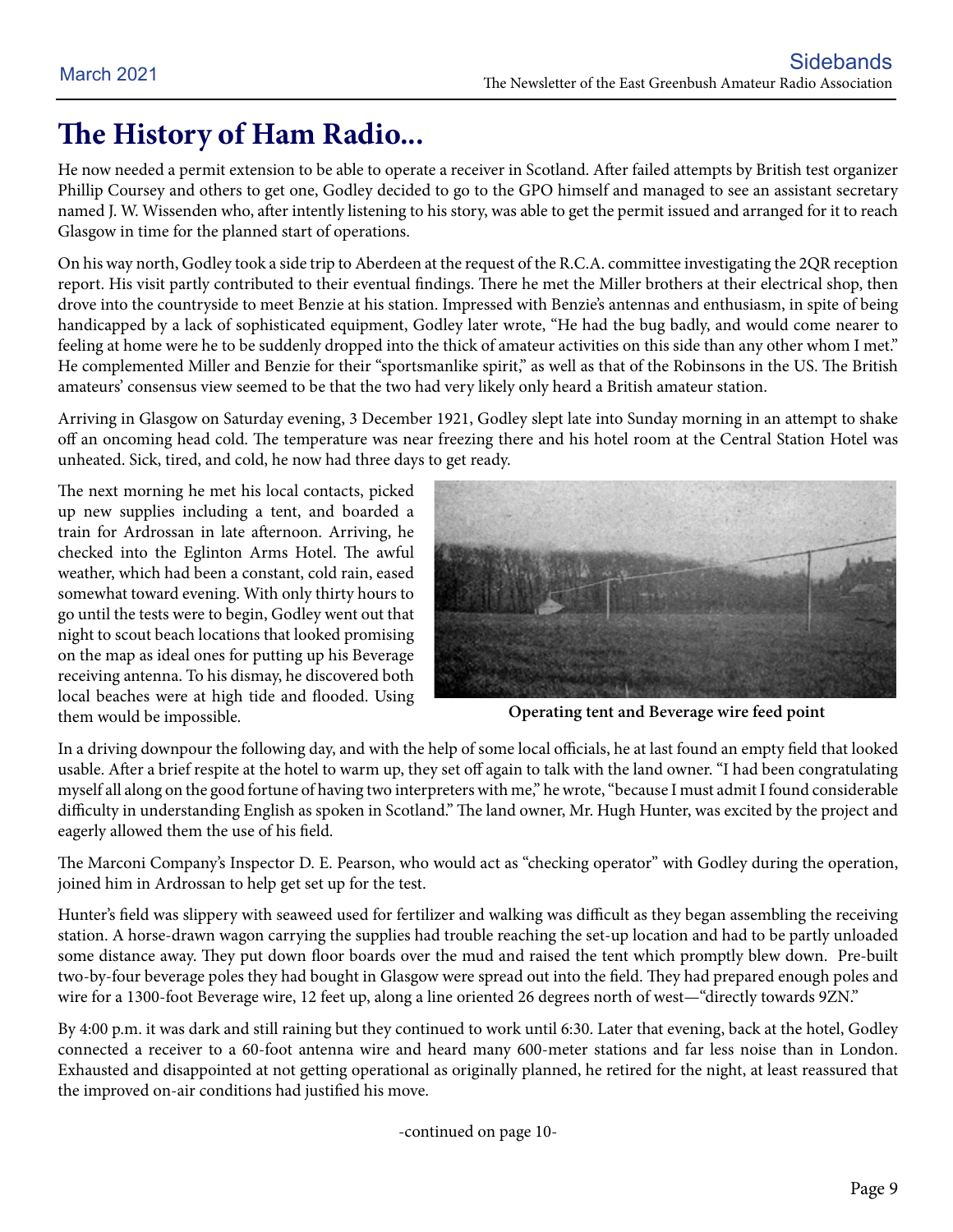### **The History of Ham Radio...**

They were back out at dawn on 7 December, and with additional local help worked all day setting up the receiving station. By nightfall at 4:00 all the poles were up and the Beverage wire had been strung. They continued to bury ground plates and connected a variable, non-inductive resistor to complete the antenna. After a quick dinner at the hotel, they returned to hook up the receiving equipment. Everything was working so far, and just before midnight they were receiving signals from European stations including FL in Paris, POZ in Nauen, Germany and many more on 600 meters.

The receiving equipment included a Paragon regenerative receiver with a DA-2 detector-amplifier and a 10-tube superheterodyne receiver with external beat oscillator for CW. A 60-foot wire was put up in a tree and the incoming 600-meter signals were used to tune it up for maximum sensitivity on shortwaves. Around 1:00 a.m. they began listening on the Beverage, hearing a few commercial harmonics as expected, but far fewer than in London. The Paragon connected to the Beverage mirrored the unplanned handshake between the two inventors aboard the Aquitania.

Only a half hour into listening they already began to hear signals unmistakably coming from the US, possibly identifying 1AEP and definitely 1AAW on 270 meters. The signals were fluctuating between too weak to read and booming in loudly, but Godley and Pearson were elated, having achieved their primary goal on the very first night! They took a break around 2:30 to inspect the antenna and repair a wire break and a downed pole caused by the high winds. Hearing no further signals from the US and rising QRN, they quit, tired but happy, at 6:00 a.m. after 21 hours of continuous work in the cold wind and rain.



**Godley's superheterodyne receiver**

Although the weather finally cleared the following evening, 8 December, they heard no amateur signals at all. Some 600-meter signals were noticeably weaker than on the previous night indicating that conditions were probably worse overall. CW reception was particularly hindered by harmonics of high power stations, especially the one at Clifden in Ireland.

As the clear weather chilled further, Godley's head cold worsened. "Pearson being a Scotchman seems to be immune," he wrote, "and no doubt would suggest that I don't drink enough of Scotland's Honeydew." They closed down at 6:00 a.m. after a futile night of noise-filled listening.

The rain returned on 9 December, and after listening for free-for-all spark signals, they switched to CW and immediately heard 1BCG very steadily around 12:50 a.m. on 230 to 235 meters plowing right through the QRM from Clifden. His signals improved even more after adjusting the Beverage. "He is calling 'PF test' and signing. Sweetest song I have ever heard," wrote Godley excitedly in his log, "He fades out for 30 seconds every 3 or 4 minutes but always comes back strong and steady."

Godley had chosen the Beverage antenna after hearing the high QRN in London, and abandoned plans to also erect a vertical. They tuned the Beverage by running back and forth from the operating tent to the far end where the variable resistor was located. He later speculated that, since on the ninth they had optimized it on the signal from 1BCG and then left it there, this was the only wavelength for which it was ever properly adjusted.

They shut down at 6:00 a.m. after hearing no other stations, but started up again briefly just to copy MUU. Upon hearing it sending "Godley's message," he was struck by the reality that they were indeed making history. Suddenly feeling held back, he wrote, "I would give a year of my life for a 1-KW tube transmitter … aerial .. license… To be forced to listen to a Yankee ham and only listen is a hard blow."

The New York Times reported the news on 10 December without detail, saying that "between 15,000 and 20,000 amateur radio stations in the United States are taking part."

Godley wired Coursey with the report of hearing 1BCG. Greatly impressed by the quality of its signal, he and Pearson speculated about what equipment that station could possibly be using, with Pearson unable to believe it was less than 1 kW.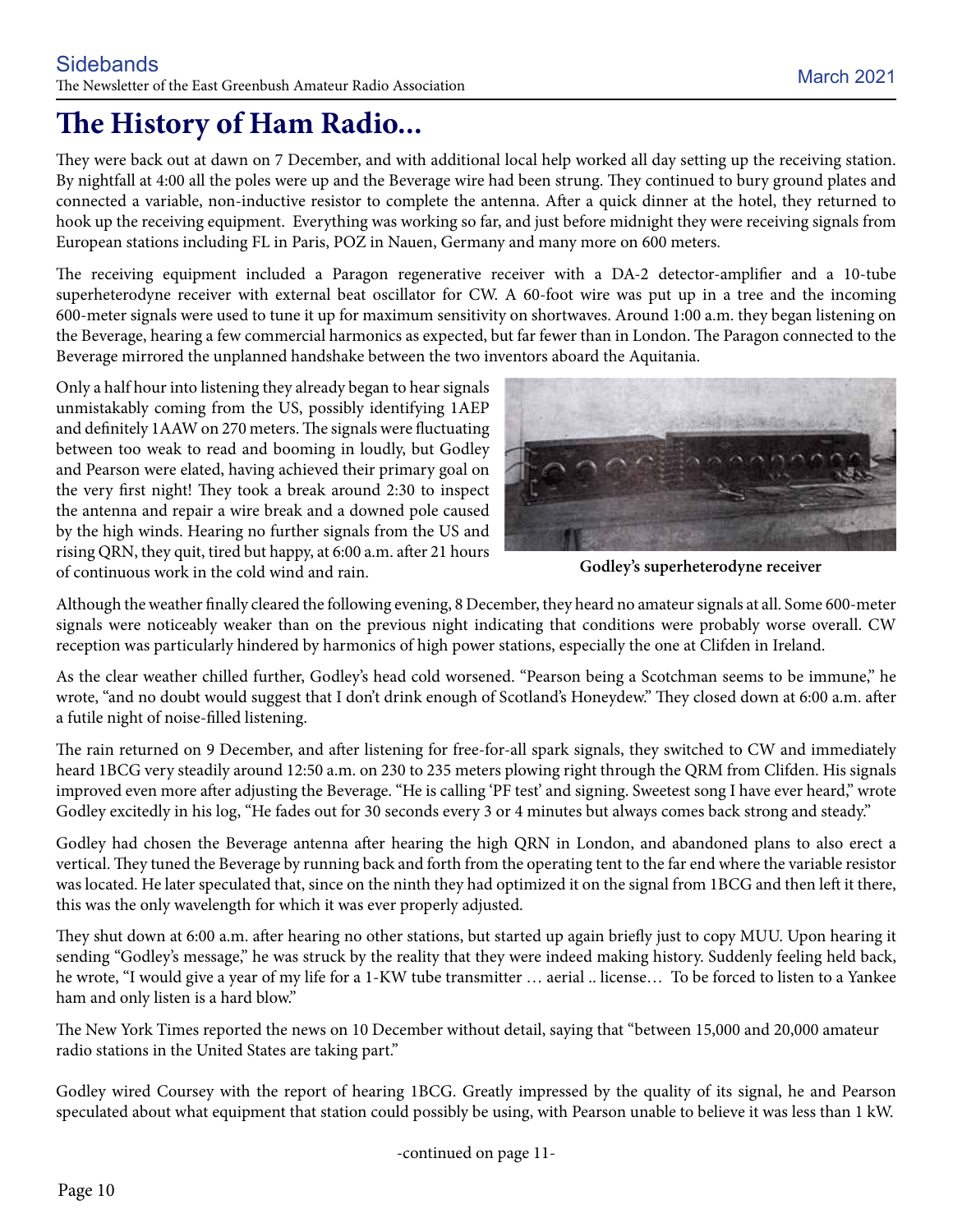### **The History of Ham Radio...**

The signals had been so "unusually steady" (in frequency) that he was able to take advantage of resonance in the headphones to boost its readability—not knowing that was exactly what its designers had hoped for. So good was the signal that Godley was able to detect an operator change, presumably by changes in fist, the particular style with which each operator sends Morse code.

He decided to wire Armstrong directly to suggest he try sending a message the following night. But Godley's message was mishandled and came through as "send MGES." So the following night with signals coming in very well, instead of sending actual messages 1BCG comically kept sending "MGES" over and over all night long through fading and static (and reflected in Godley's running log annotated with time stamps).

They heard and identified several other stations on both CW and spark that night, including many who were calling other stations. 9ZG was recognized by fist though he was not heard to sign his call. After a productive night of listening and logging, they closed down at 6:50 a.m. to copy MUU.

Godley cabled 1BCG with a copy of his note to Coursey. He imagined the gang there rejoicing at their success as he and Pearson marveled at the performance of 1BCG, the highlight of the test and steadily the strongest, most constantly copyable signal.

Many other stations were heard that night but not identified, sometimes simply because they failed to sign their calls while making local contacts, a practice Godley made a point of condemning. Between 4:30 and 6:00 a.m. there were sometimes so many stations coming through at Ardrossan that the QRM made copying difficult. It reminded him of familiar conditions around New York, but with much weaker signals.

The next night, Monday, 12 December, they again heard lots of weak stations and identified many from the first and second district, on spark, CW or ICW. Everything faded out completely by around 4:00 a.m. On Tuesday, Signals had been coming through in London as well, and Coursey radioed ARRL headquarters with, "Many your stations heard by British amateurs. Details later."

Godley and Pearson, having been awake for 24 hours, overslept and did not begin operating until 1:30 a.m. that night. Although the weather was clear, on-air conditions were poor and they heard no identifiable signals from the US.

On 13 December into the fourteenth, they slept late again. According to a letter from Coursey, US stations had been heard in London in the early morning on modest equipment, but mostly hearing QRM from harmonics and commercial stations.

It was overcast, and still quite cold and windy. The oil heater was not working well so they moved it under the operating table. They then arranged the equipment to permit them to crouch down near the heater with their heads just above the table, so that "the greatest possible portion of our bodies was exposed to what little heat was radiated by the stove." At one point, they both fell asleep against the desk. As they slept, the stove began to smoke. Godley awoke suddenly, startling Pearson who gave him a strange look. Some of the papers along with the underside of the table had turned black, and so had the portion of Godley's face that had

lain across a crack in the table. After another disappointing night of hearing no signals, they quit at 3:10 a.m. "very tired and sleepy… both greatly in need of rest."

At times they were so tired it was difficult to go outside to check the antenna. The static, the harmonic QRM, the cold and wet were hard to endure. Godley was also battling a worsening head cold that taxed his energy. Fearing pneumonia, he considered quitting but was inspired to continue by Pearson's operating ability and enthusiasm. And, of course, the signals coming through kept them both excited and interested.



-continued on page 12- **D. E. Pearson, in the operating tent at Ardrossan**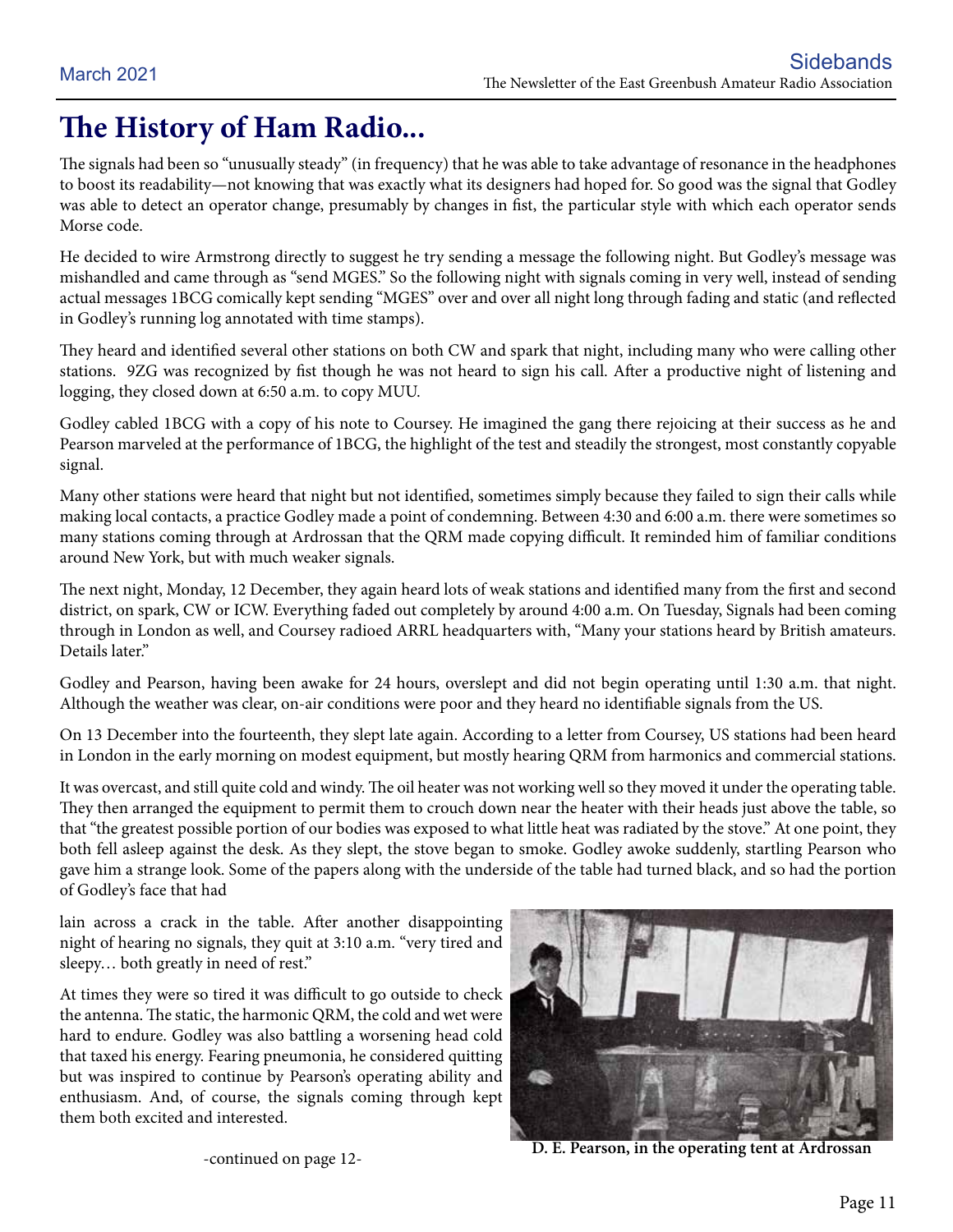### **Sidebands**

The Newsletter of the East Greenbush Amateur Radio Association March 2021

### **The History of Ham Radio...**

Wednesday, 14 December into Thursday, the weather was finally beginning to warm just a bit. But light static, commercial stations and harmonics were all that they heard, with very few signals of any kind coming through. They quit early again at 4:30 a.m.

The following day they were "up all day getting photos of set-up; also had several visitors," one of whom voiced incredulous disbelief upon being told where the various signals were coming in from—"I know a bit o'American swank when I see it," he said. With much worse static that night they shut down at 4:40 on Friday morning after another session without hearing any US signals at all.

Godley originally intended to return home by Christmas to spend it with his family. But once he decided to operate from Scotland he realized that it would not be possible. He could not get back to Southampton in time to catch the Aquitania on 17 December due to the schedule they had set up and the extra travel involved. So, before going north he had booked himself on the Olympic, scheduled to sail on the twenty-first. Now he could use the extra time to "pay proper respects to various men who had been of great assistance," get his equipment through customs, and retrieve his deposit.

He'd have to make it to London by Monday the ninteenth in order for this new schedule to work out. So, on Friday afternoon he and Pearson decided to forego another night of listening in favor of dismantling the station. That way Godley could return the equipment he had borrowed in Glasgow before everything closed down there, as it normally did at noon on Saturdays. By early Friday evening everything had been packed up and later that night they were back in Ardrossan, ready to board the train to Glasgow in the morning.

Besides the schedule advantages, they later were glad they had quit when they did because the tail end of a cyclone hit Scotland that night bringing higher winds than at any time during the operation. The same storm had flooded London and battered the Olympic on her way in, causing two deaths aboard and damaging equipment. Godley speculated that the storm might have actually played a part in the success of the tests. It had originated in the Gulf of Mexico, proceeded up the east coast of North America, crossed the Atlantic and brushed by the British Isles before going on to Norway. That meant the storm had been located between their receiving station and the US East Coast during the time when they had heard the largest number of signals.

#### **==========================**

The editor of the popular British science magazine "Conquest" sent Paul Godley a poem during the test that neatly summarized his various trials:

> If our climate is un-Godley, If the weather seem to Paul, If our static strikes you oddly, If you hear no sigs at all, If you get harmonics down the scale, As far as tuners go, If the dialect in Scotland, Doesn't sound like Ohio, If twenty thousand hard boiled hams Are waiting on your word, If but the thought of hearing them Seems very near absurd, If, – in the chilly morning hours, – The faintest sigs come thru, We'd like to hear about it, If it's all the same to you!!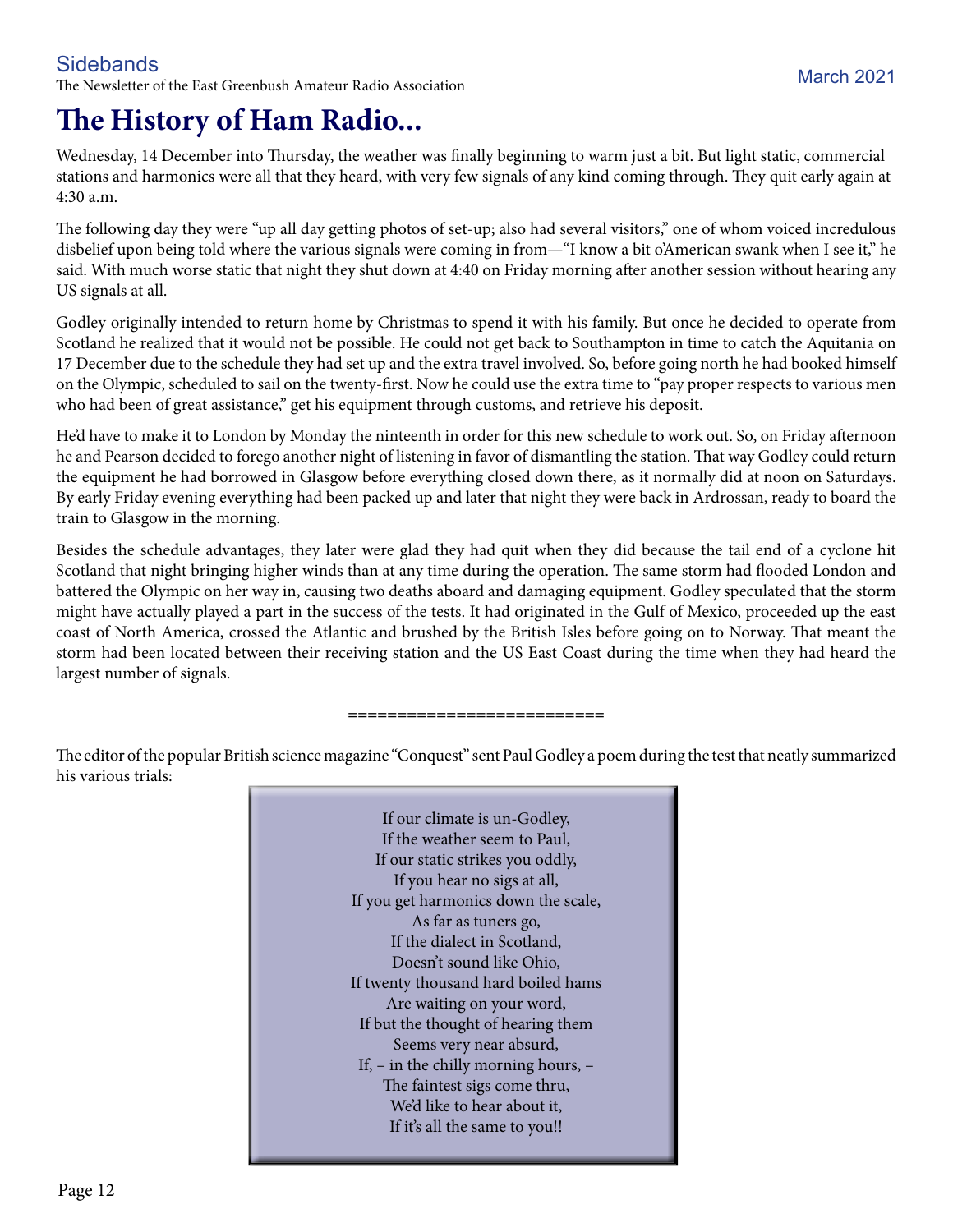### **A "Perfect Coronal Mass Ejection" Could Be a Nightmare**



A new study in the research journal Space Weather considers what might happen if a worst-case coronal mass ejection (CME) hit Earth — a "perfect solar storm" -- if you will.

In 2014, Bruce Tsurutani of Jet Propulsion Laboratory (JPL) and Gurbax Lakhina of the Indian Institute of Geomagnetism introduced the "perfect CME." It could create a magnetic storm with intensity up to the saturation limit, a value greater than the Carrington Event of 1859, the researchers said. Many other spaceweather effects would not be limited by saturation effects, however. The interplanetary

shock would arrive at Earth within about 12 hours, the shock impingement onto the magnetosphere would create a sudden impulse of around 234 nanoteslas (nT), and the magnetic pulse duration in the magnetosphere would be about 22 seconds. Orbiting satellites would be exposed to "extreme levels of flare and interplanetary CME (ICME) shock-accelerated particle radiation," they said. The event would follow an initial CME that would "clear the path in front of it, allowing the storm cloud to hit Earth with maximum force."

The Solar and Heliospheric Observatory (SOHO) has observed CMEs leaving the sun at speeds of up to 3,000 kilometers per second, and many instances of one CME clearing the way for another have been recorded.

The CME's 12-hour travel time would allow little margin for preparation. The CME would hit Earth's magnetosphere at 45 times the local speed of sound, and the resulting geomagnetic storm could be as much as twice as strong as the Carrington Event. Power grids, GPS, and other services could experience significant outages.

More recent research led by physicist Dan Welling of the University of Texas at Arlington took a fresh look at Tsurutani and Lakhina's "perfect CME," and given improvements in spaceweather modeling, he was able to reach new conclusions.

Welling's team found that geomagnetic disturbances in response to a perfect CME could be 10 times stronger than Tsurutani and Lakhina had calculated, especially at latitudes above 45 to 50 °. "[Our results] exceed values observed during many past extreme events, including the March 1989 storm that brought down the Hydro-Québec power grid in eastern Canada, the May 1921 railroad storm, and the Carrington Event itself," Welling summarized.

A key result of the new study is how the CME would distort and compress Earth's magnetosphere. The strike would push the magnetopause down until it's only 2 Earth-radii above Earth's surface. Satellites in Earth orbit would suddenly find themselves exposed to a hail of energetic, and potentially damaging, charged particles.

Other research has indicated that phenomena such as the Carrington Event may not be as rare as once thought. A much weaker magnetic storm brought down the Canadian Hydro‐Québec system in 1989.

Scientists believe a perfect CME will happen someday. As Welling et al conclude, "Further exploring and preparing for such extreme activity is important to mitigate spaceweather-related catastrophes."

In July 2012, NASA and European spacecraft watched an extreme solar storm erupt from the sun and narrowly miss Earth. "If it had hit, we would still be picking up the pieces," said Daniel Baker of the University of Colorado at a NOAA Space Weather Workshop two years later. "It might have been stronger than the Carrington Event itself."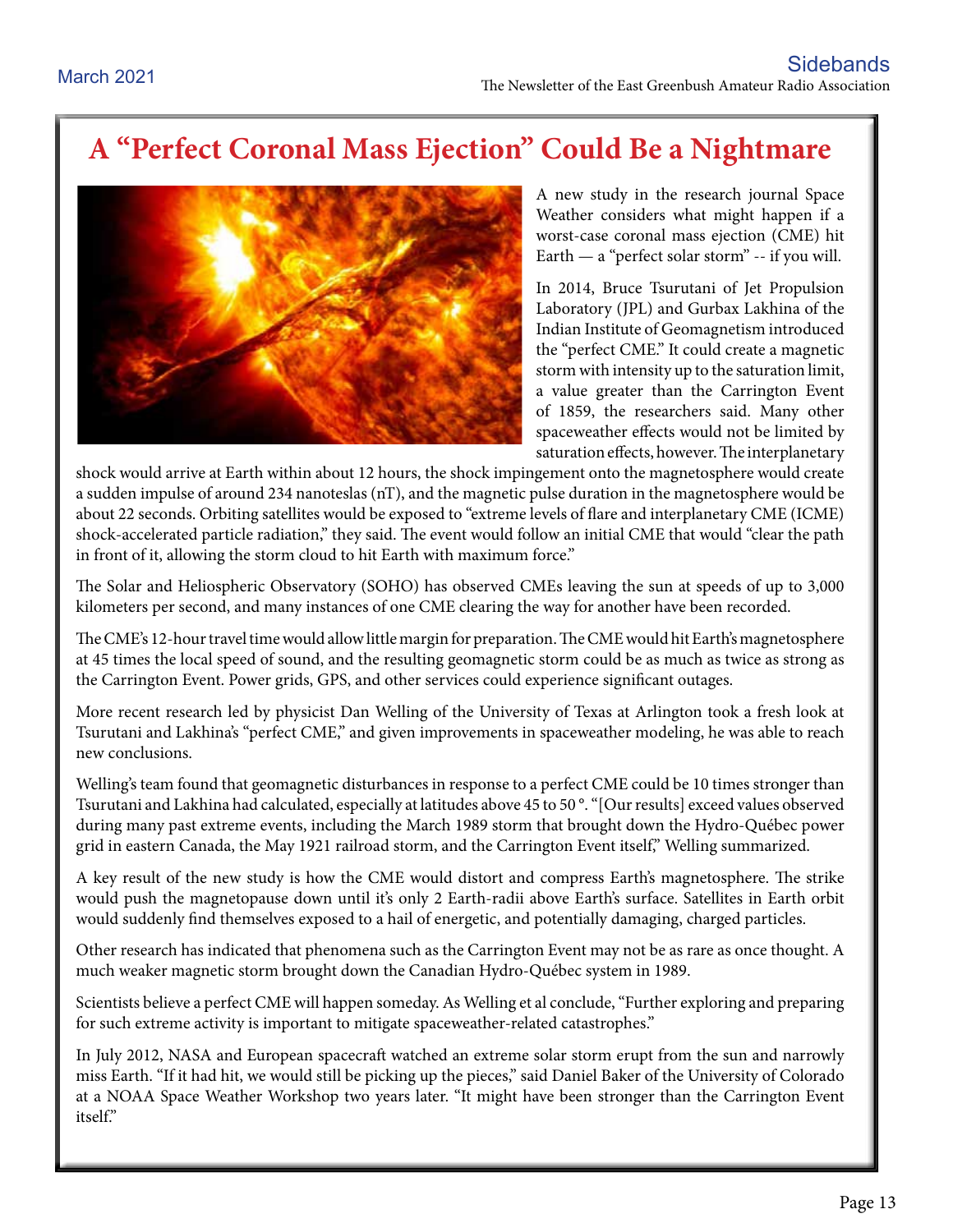### **Plans to Retrieve Titanic Wireless Equipment Put on Indefinite Hold**

RMS Titanic, Inc., (RMST) the company that owns salvage rights to the Titanic shipwreck, has indefinitely put off its plans to retrieve the vessel's radio equipment for exhibit. The company cited the coronavirus pandemic for the delay, according to a court filing the company made on January 29. The Atlanta-based company said its plans have faced "increasing difficulty associated with international travel and logistics, and the associated health risks to the expedition team." RMST's primary source of revenue comes from its exhibits of its vast collection of Titanic relics, which have been closed or seen only limited attendance due to virus-related restrictions.





RMST — a subsidiary of Premier Exhibitions and the "salvor-inpossession" of the Titanic wreck site — said its planned expedition to recover the ship's wireless station equipment remains a top priority, however, and will "take place as soon as reasonably practicable." The Marconi-equipped station transmitted the distress calls after the Titanic (on its maiden voyage) struck an iceberg some 370 miles off the coast of Newfoundland in 1912 and began sinking. The transmissions, heard by some nearby vessels, have been credited with helping rescue some 700 passengers in lifeboats deployed from the Titanic, but about 1,500 passengers were lost in the disaster. RMST has said the radio transmitter could unlock some of the secrets about a missed warning message and distress calls sent from the ship.

The coronavirus pandemic aside, RMST has been in an ongoing legal battle with the US government over whether the recovery operation would be legal. In May of 2020, a US federal judge in Virginia gave permission to retrieve the ill-fated ship's wireless gear. The judge ruled that the radio gear has "significant historical, educational, scientific, and cultural value" and could soon be lost within the rapidly decaying wreck, and said the company would be permitted "minimally to cut into the wreck" to access the radio room.

RMST has said it would try to avoid cutting into the ship, noting that the radio room may be reachable via an alreadyopen skylight. But, the National Oceanic and Atmospheric Administration (NOAA) has contended that the retrieval expedition is still prohibited under US law and under an international agreement between the US and the UK. NOAA has argued that any benefit to be realized from cutting into the vessel to recover the Marconi equipment would not be "worth the cost to the resource and not in the public interest."

RMST sought permission to carry out what it called a "surgical removal and retrieval" of the Marconi radio equipment, which is in poor shape after more than a century under water. The undersea retrieval would mark the first time an artifact was collected from within the Titanic, which many believe should remain undisturbed as the final resting place of the victims of the maritime disaster.

The wreck sits on the ocean floor some 2 1/2 miles beneath the surface and remained undiscovered until 1985.

RMST plans to use a manned submarine to reach the wreck and would then deploy a remotely controlled submarine to retrieve the radio equipment.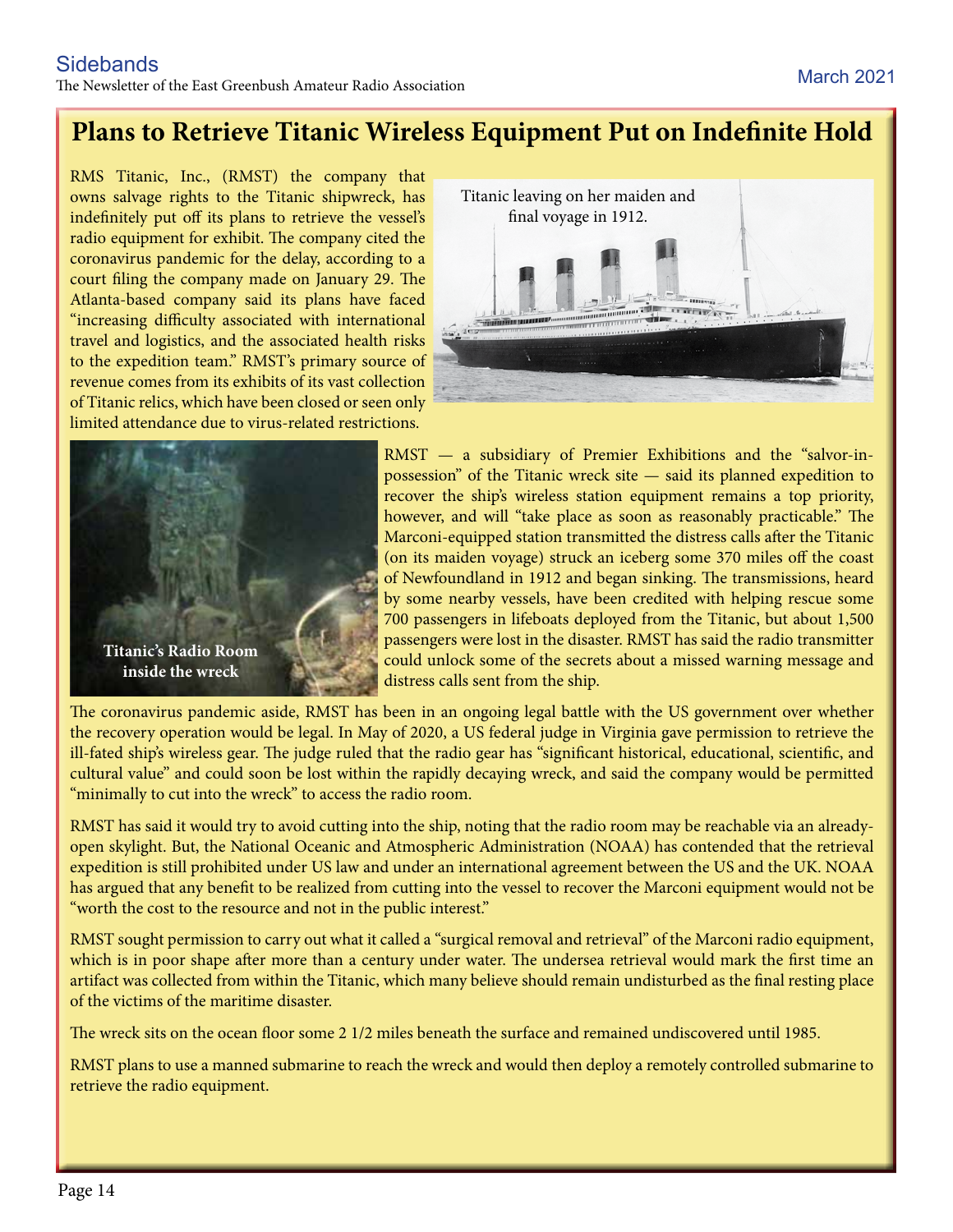### **Shack of the Month - KC2FCP Tom Scorsone**







Tom's main rig is a Kenwood TS990, with an ICOM 7600 serving as his backup.

In addition, he has two power amps -- an Alpha 8410 and a Heathkit SB220.

He uses an Electro Voice RE 320 microphone to ensure quality audio.

Tom also maintains a full AM station.

His antenna for HF work is a fan dipole.

**Let Sidebands Feature Your Shack! Send photos and a brief description to W2RBJ@outook.com**